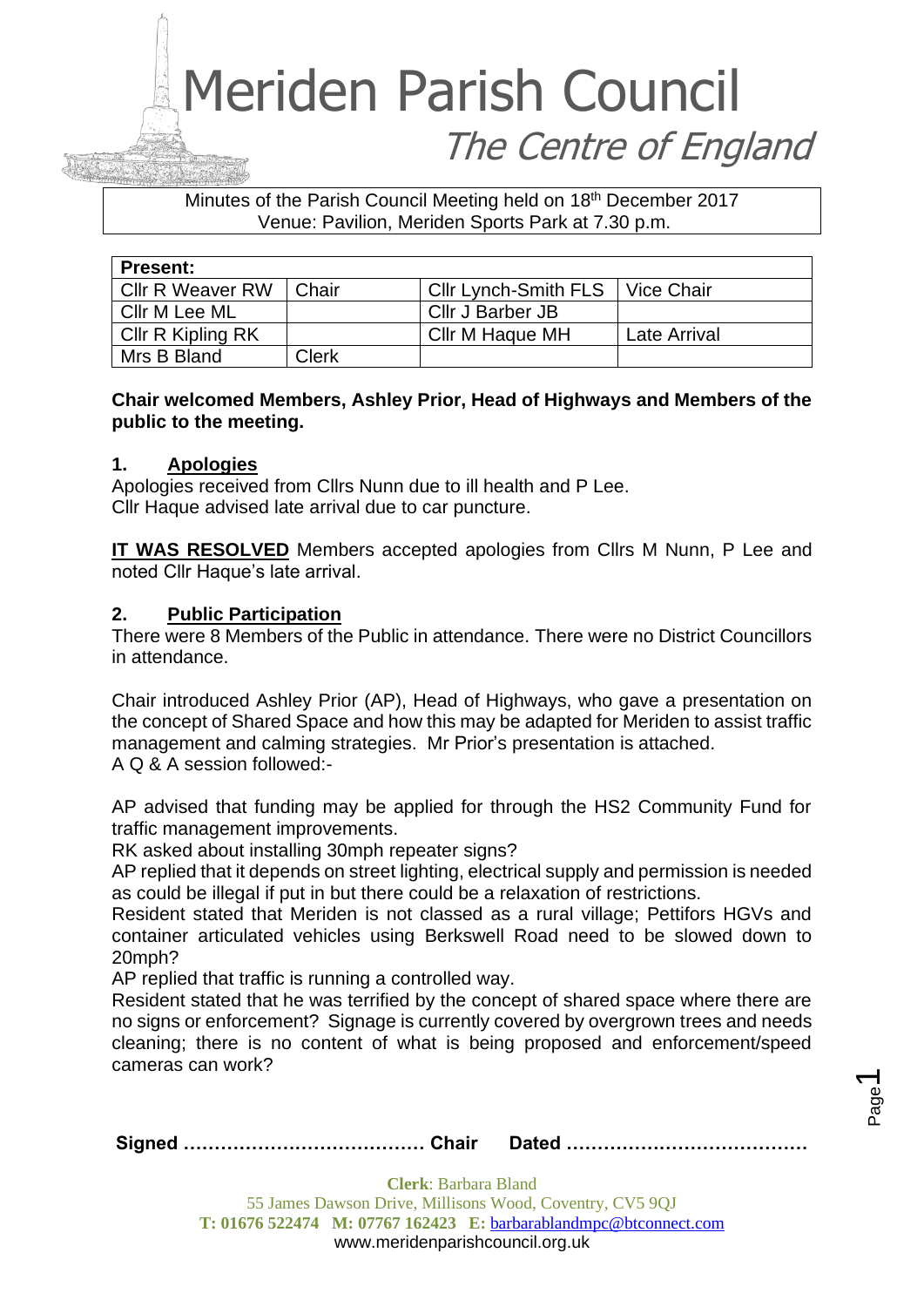AP replied that it is human behaviour; cars do not do the right thing with the psychology of drivers being more alert to no barriers/guards where thought is needed to negotiate new road layout, reduced width carriageway reclaiming for cyclists/pedestrians.

FLS reported that there is so much traffic through the village that there are now jams and we all sit in jams. Any shared space concept needs to be seen in action and nothing seen tonight convinces it works.

AP replied that there are good examples of before and after with qualitative data of traffic movement surveys.

AP further stated that an example would be Monkspath Hall Road where there is a reduction roundabout size.

RK commented that pinch points appear to work in Bicester.

Resident reported that Berkswell Road at Berryfields entrance and 2<sup>nd</sup> bend by Broadwell Guest House – there is only 30 yards to spot traffic and recently a serious accident involving said resident due to exiting private drive and speeding vehicle off 2<sup>nd</sup> bend. There is one in/out entrance serving 8 properties from a private drive opposite Heart of England Club; this entrance also serves Pertemps. A request for speed bumps at this point, mirrors to observe oncoming traffic.

**Action: AP to come out and meet residents to review Berkswell Road. Contact details to be given to AP at end of meeting.**

AP reported that accidents and accident sites are reviewed annually; fatalities will be prioritised including serious injury.

AP advised that he had previously met with the parish council and a drive around hot spots was conducted which included Berkswell Road. A request had been made for a footpath from Heart of England Club to Berryfields Farm entrance for safety of pedestrians. This may be applied for through the Community Liveability Fund which Highways can support and prioritise to.

RK stated that there has been an increase in HGV/AV traffic since Home Farm expanded into container storage.

AP stated there is a presumption in favour of development into rural communities with a 2% increase and above in volumes of traffic.

AP further commented that there are many cross boarder developments affecting Meriden.

Resident raised concerns over the impact of Fillongley Bridge repairs and Main Road being the main diversion route for all additional traffic?

AP reported that this work had been delayed due to funding and Combined Authority priorities.

Resident advised that he had not received any notification and requested new time scales, communication plans and revised repair programme of works.

AP confirmed that this news had only just been released and David Hanger will formally notify all residents on his communications list of revised dates; however it will be likely that the first phase of repair will be diverting utilities and this can be done using a two-way traffic light system without road closure and diversion.

|--|--|

Page  $\boldsymbol{\sim}$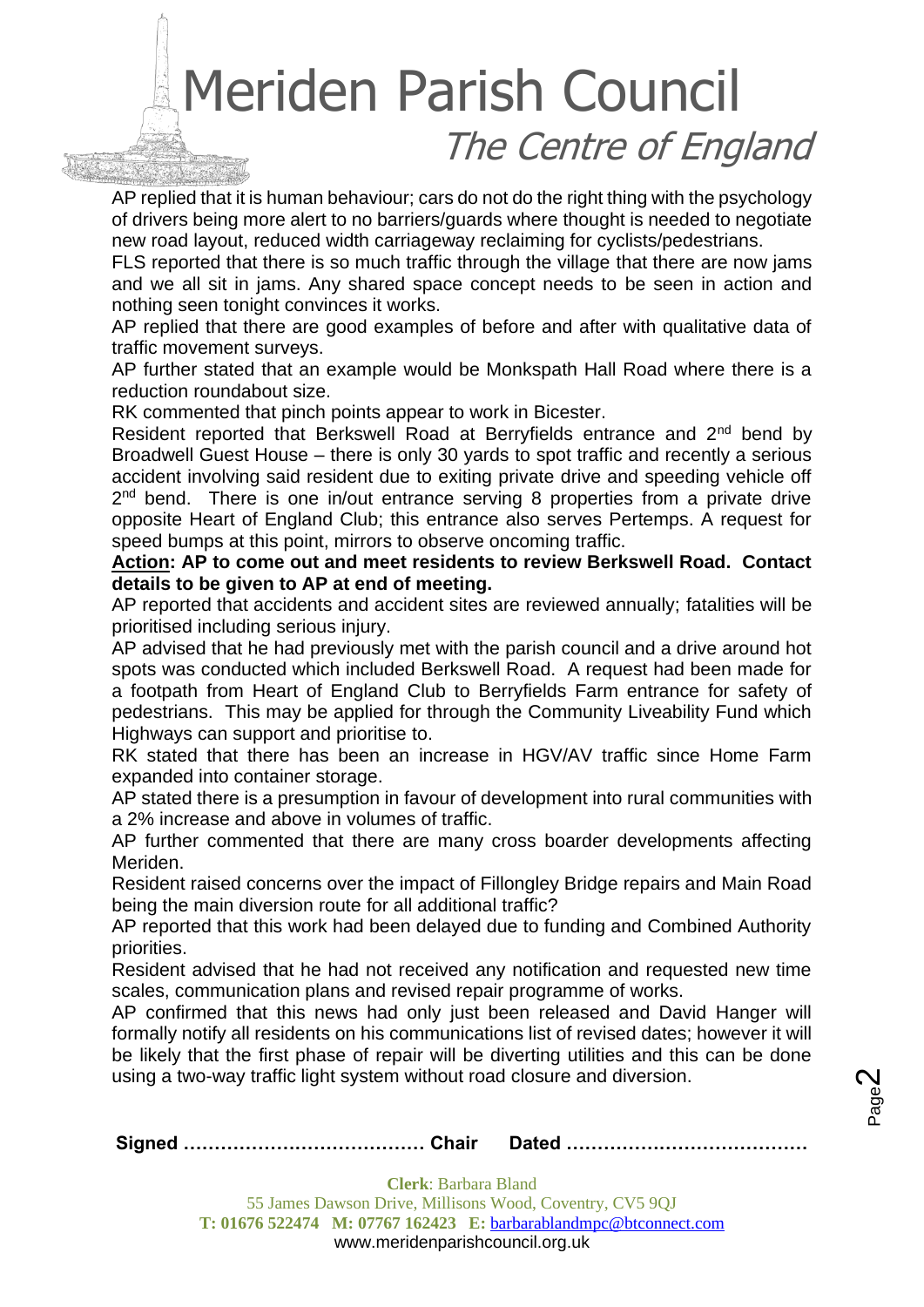AP further commented that the Fillongley Road crossing, whilst previously unsuccessful may be reviewed in light of the centre refuge not meeting mobility needs due to issues of dropped curbs.

AP stated that Police are carrying out patrols Main Road.

RW reported that there is an active Community Speed Watch in place and volunteers are needed. Names and contact details to be left at end of meeting of those interested. Recent speed watch caught 12 vehicles in a one hour period speeding on Hampton Lane.

JB stated that Berkswell Road can be prioritised but will need to be risk assessed.

AP stated weight restrictions of HGVs may be reviewed; there is highways presentation at quarterly quarry liaison meetings; it could be that future development schemes being considered in Meriden will measure traffic flows and counters may be put down on HGV movements.

RW thanked AP for attending, taking public questions and sharing his ideas that may be adapted for Meriden, summing up there are to be no quick fixes.

AP advised his pleasure and in the longer term there is a road safety fund of 4.2M that SMBC may risk assess support for highways works such as yellow line reinstatement, parking restrictions, removal of hatching and existing parking restrictions.

### **Action: AP/Highways Team to arrange site visit in the New Year via Clerk.**

### **AP left the meeting.**

**Chair invited members of the public to stay if they wished as the meeting moves to formal business. 5 members of the public left the meeting.**

### **3. Declarations of Interest**

3a To declare any personal interests in items on the agenda and their nature. Nothing to declare.

3b To declare any prejudicial interests in items on the agenda and their nature

3c Chair reminded the meeting that Cllr Lynch-Smith's Declaration of Interest form is now urgent for her to complete.

**Action**: Cllr Lynch-Smith to complete form and forward to clerk so all updated forms may be sent to Deborah Merry, Head of Democratic Services, SMBC, for website update.

### **4. Minutes of Last Meeting**

The minutes of the Parish Council meeting held on 20<sup>th</sup> November 2017, circulated prior to meeting, were considered for accuracy and agreed.

**IT WAS RESOLVED** Cllr R Kipling proposed approval of the minutes of Parish Council meeting held on 20<sup>th</sup> November 2017, seconded by Cllr M Lee.

### **5. Finance**

5.1 Approve November Payments

**Signed ………………………………… Chair Dated …………………………………**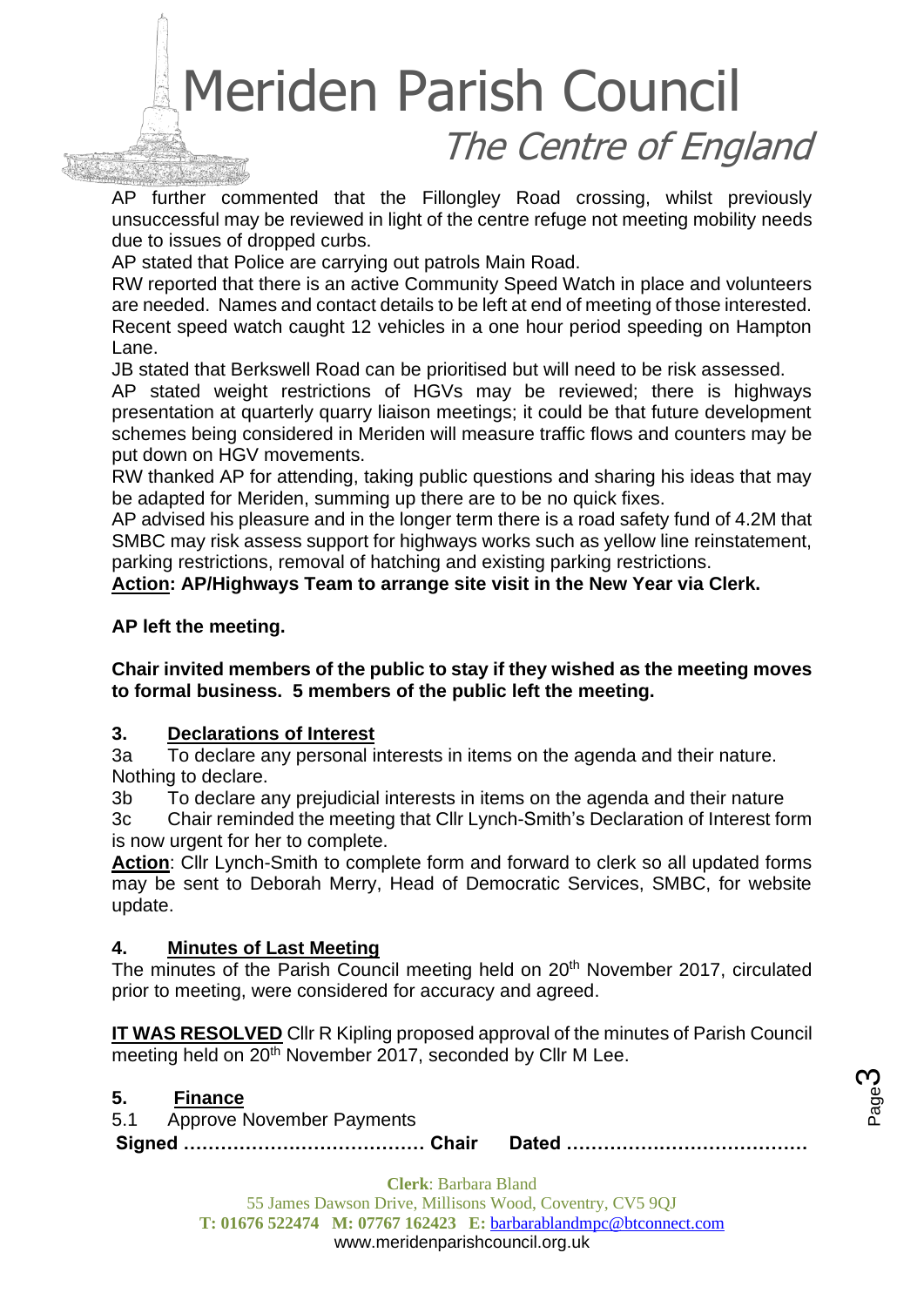The clerk circulated December payments for consideration and approval.

Meriden Parish Council December payments £5,827.70.

**IT WAS RESOLVED** Cllr R Kipling proposed approval of Meriden Parish Council December payments of £5,827.70 seconded by Cllr M Lee.

(ii) Meriden Sports Park December payments £3,652.75.

**IT WAS RESOLVED** Cllr R Kipling proposed approval of Meriden Sports Park December payments of £3,652.75 seconded by Cllr J Barber.

### 5.2 Edge Finance Management System Renewal

The quotation and renewal documentation was circulated to Members for their consideration prior to meeting. The clerk is happy to continue working with Edge with the additional accountancy support available from DKB. Members agreed to the contract renewal as per quotation.

**IT WAS RESOLVED** Members approved renewal of Edge Finance Management System; proposed by Cllr R Kipling and seconded by Cllr M Lee.

### 5.3 Indicative Precept Tax Base & Proposed Precept Increase

Chair reported that finance committee had not met on 11<sup>th</sup> December due to snow. The clerk had prepared indicative precept increases of 3% and 3.5% for Members consideration in line with November meeting action and discussion outlining household increase to compensate decrease in SMBC support grant. After due consideration Members agreed to a 3.5% increase to precept for 2018-19 budget.

**IT WAS RESOLVED** Members recommended approval of 3.5% precept increase; proposed by Cllr R Kipling with a unanimous second by Members.

### **6. Progress Reports**

6.1 Village Hall Management Committee

FLS reported all is going well but there will be a need for maintenance of boiler in 2018.

### 6.2 War Memorials

Cllr M Lee read the attached summary Appendix 1 of recent meeting with St Laurence PCC.

**IT WAS RESOLVED** Members considered the content of the meeting and agreed in principle to the transfer of land and Memorial to the parish council subject to legal advice from Andrew Kinsey, SMBC Solicitor.

**Action:** Clerk to follow up with Andrew Kinsey re Deed of Transfer, any covenants and easement for access of services on land. To provide update at January's meeting.

6.2(i) Heritage Monuments & Memorial Funding Nothing to report.

**Signed ………………………………… Chair Dated …………………………………**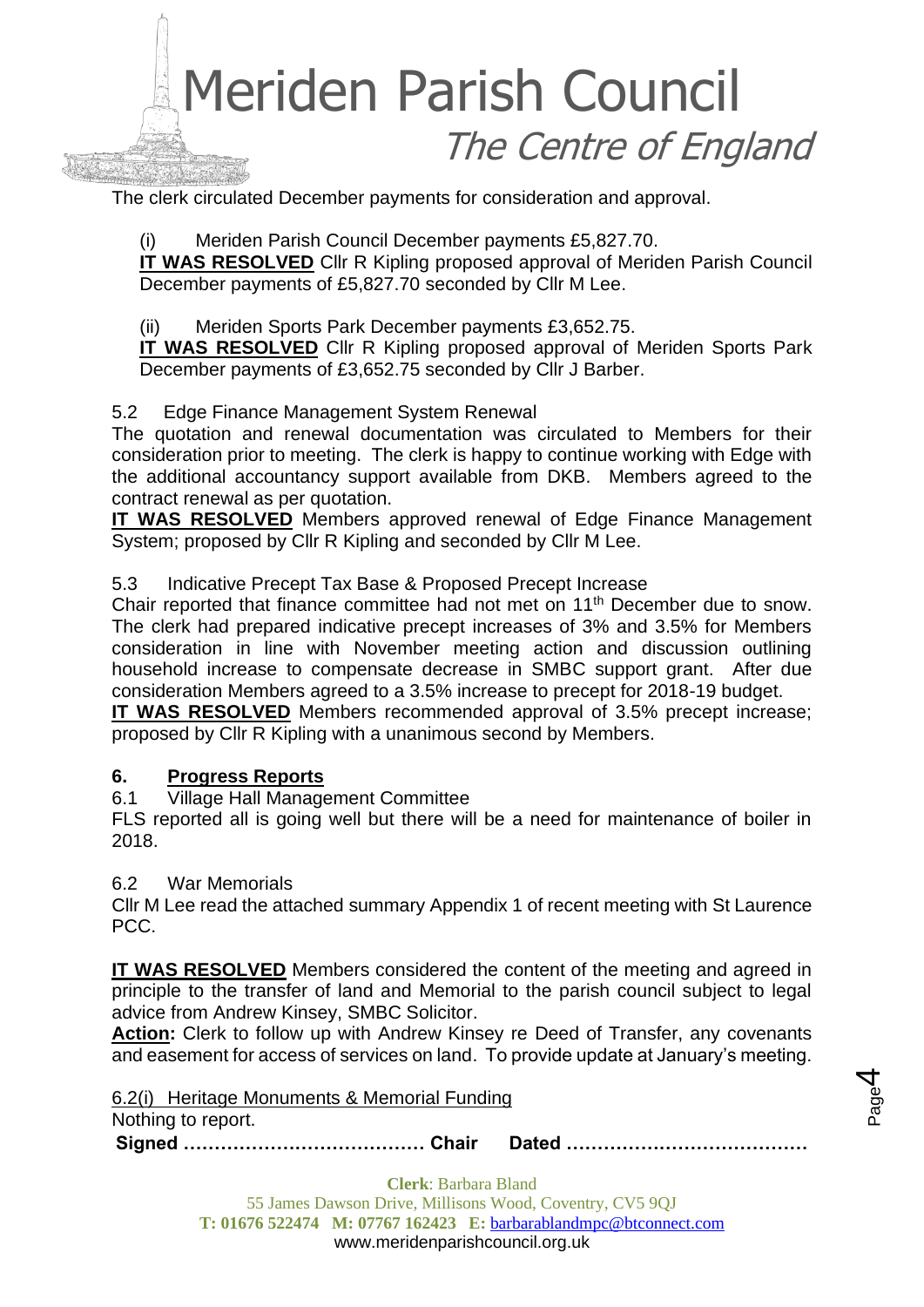### 6.3 Meriden Pool

RW advised that MPC is not happy with the progress of this project. FLS advised that Coleshill Sea Scouts were interested in helping with maintenance and a tidy up of the pool area. RW advised that until samples of water have been analysed it is unsafe to allow access due to potential contamination.

### **Action: Clerk to chase SMBC.**

6.3(i) Red Kite Management Plan & Suez Funding Nothing to report.

6.4 Allotments Nothing to report.

6.5 Footpaths/Forum Nothing to report.

### 6.6 Quarries Liaison Group

December's meeting was postponed due to number of apologies received due to snow. The rescheduled date is proposed for 22<sup>nd</sup> January 2018.

### 6.7 Solihull Area Committee

Chair reported the next meeting is  $25<sup>th</sup>$  January 2018 at Marston Green. She also advised the sad news of Cllr Margret Wilden's sudden death and her funeral to be held on 21st December 2017.

### 6.8Tree Wardens & TPO List

The volunteer tree warden is doing a fantastic job with lots of ideas moving forward. A further meeting to be arranged in the New Year including Bloom. **Action:** Chair, clerk and Tree Warden.

### 6.9 Community Surgeries

There were no attendees and the surgery was used for catch up with Neighbourhood Co-ordinator and outlining the many hotspots that generate complaints. **Action: The next surgery is scheduled for 8th January 2018.**

### 6.10 Community Speed Watch

JB reported that the last speed watch was carried out on Hampton Lane with 12 vehicles logged as speeding above limit, with a PCSO officer present. Further training will be delivered to new volunteers during the first quarter of 2018.

### 6.11 HS2

Nothing to report. The parish council is aware of the Community Fund and is coordinating with neighbouring parishes to optimise available funding for traffic management.

**Signed ………………………………… Chair Dated …………………………………**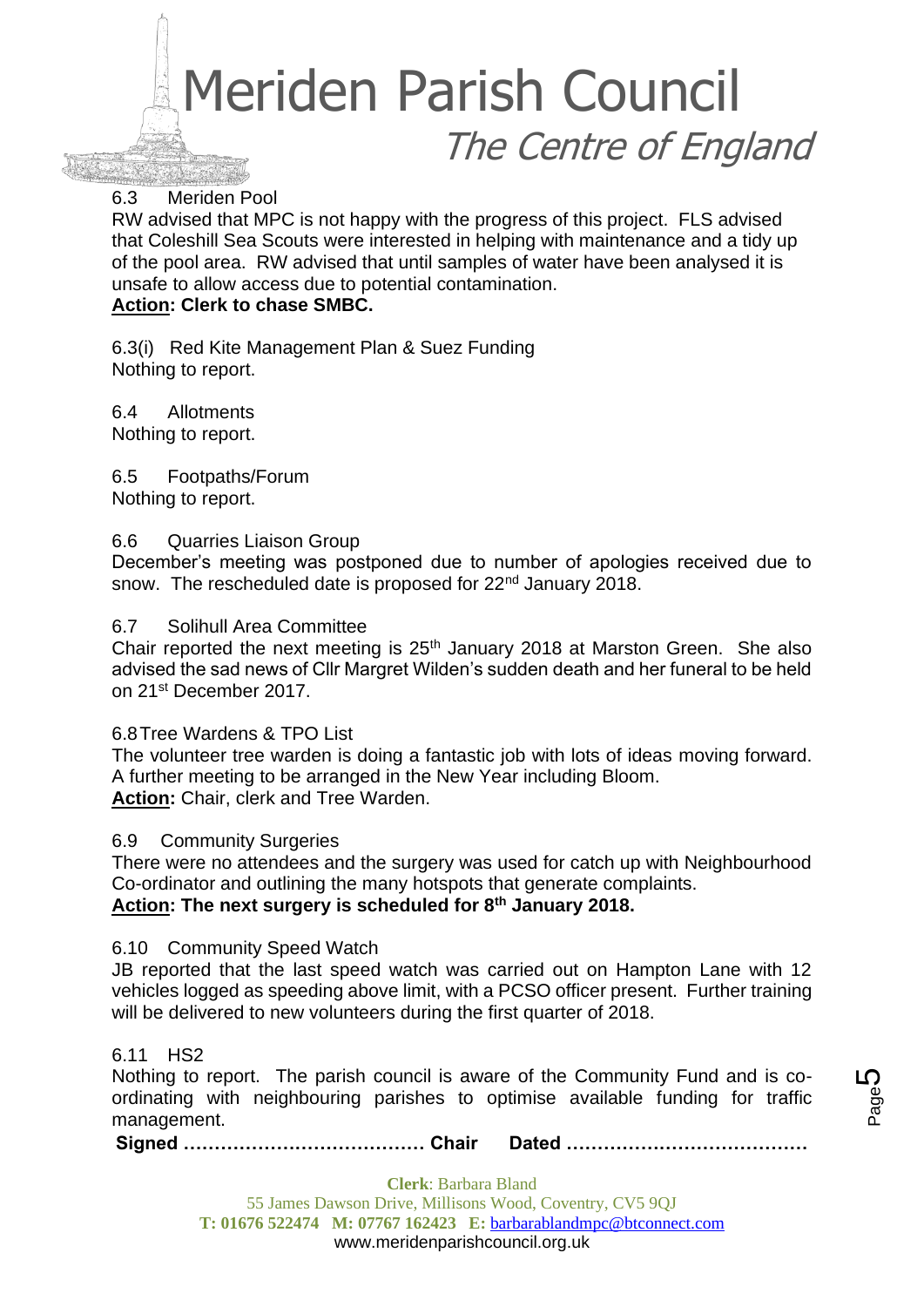

6.12 Meriden Sports Park (quarterly summary only)

6.13 Meriden Sport & Recreation Trust Update

The next quarterly summary is due in January 2018.

### **7. Clerk's Report**

Not available however clerk's actions are reflected in agenda content.

### **8. District and Ward Councillor Reports**

No Councillors in attendance.

### **9. Correspondence & Communication**

RW advised the following:-

- Pensions Regulator advised immediate increase of er's @ 2% and ee's @ 3% with a further increase of er's 3% and ee's 5% from 1<sup>st</sup> April 2018. This is a statutory requirement.
- Secretary of State Appeal for Little Meadow; planning committee to respond.
- Public consultation at Arden Hotel on 9<sup>th</sup> January 2018 for M42 Junction 6 improvement proposals. RW requested this be posted on Facebook and website.

### **10. Meriden Village Matters**

10.1 Library Update

A meeting is arranged with Kate Bunting and Emma Mayhew for 19<sup>th</sup> December to open preliminary discussion regarding first floor strengthening, extending the library offer to residents and the library future.

### **Action: RW and BB to attend and report at January's meeting.**

10.2 Village Commemoration WW1 Nothing to report.

10.2(i) WW1 Poppy Memorial Site Nothing to report.

10.3 Meriden Gate Nothing to report.

10.4 Taylor Wimpey (Transfer of Allotments/freehold land) Nothing to report.

10.5 Highways

This item has been covered in Guest Speaker, Ashley Prior's presentation under item 2.

|--|--|--|

Page ပ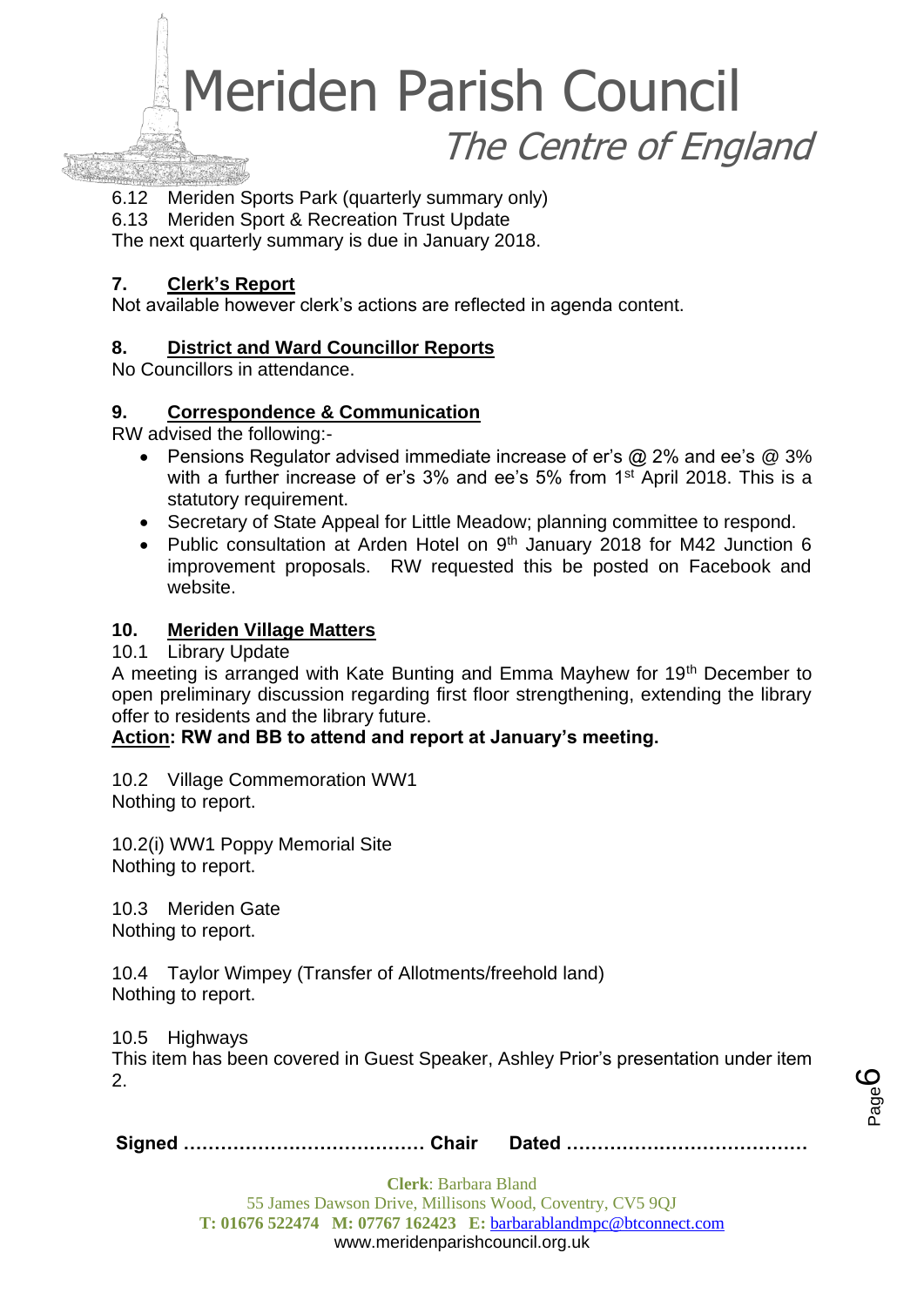

10.6 Land Registry & Ownership Nothing to report.

10.7 Solihull Neighbourhoods in Bloom 2018 Nothing to report. Scouts to take half a sack of daffodil bulbs and plant around Village Hall and Scout Hut.

### **Action: Clerk to arrange for bulbs to be delivered to Scout Leader.**

10.8 Litter Nothing to report. A suggestion was made for the Scouts to organise a litter pick of park, roundabout and verges.

**Action**: **Clerk to follow up with Scout Leader.**

10.9 Mobile Mast Update Cllr M Lee to contact Manor Hotel for meeting offering dates of  $27<sup>th</sup>$ ,  $28<sup>th</sup>$ ,  $29<sup>th</sup>$ December.

**Action**: Cllr M Lee and Chair to attend.

10.10 Local Council Award Scheme Chair advised this remains a work in progress. **Action: ALL.**

10.11Meriden Public Transport Nothing to report.

### **11. Solihull Partnership Forum**

The next meeting is scheduled for 13<sup>th</sup> February 2018 at The Renewal Centre, Solihull.

### **12. Planning Matters**

### 12.1 Neighbourhood Planning Update

Cllr M Lee advised the pre-submission draft is currently with Planning Consultant who is going to work on it. The senior hedgehog officer for Warwickshire Wildlife Trust attended the last meeting which was interesting and he will be putting together the necessary wording for biodiversity policy. The meeting was also attended by our tree warden who advised of the potential butterfly colony on the banking opposite the Queens Head.

RW advised that letters have been written to previous parish councillors requesting their assistance in the retrieval and/or information of the whereabouts of title deeds of land owned by the parish council not found in Wright Hassall archive storage, specifically for The Green as part of Right to Bid/Fields in Trust applications.

|--|--|--|

Page  $\blacktriangleright$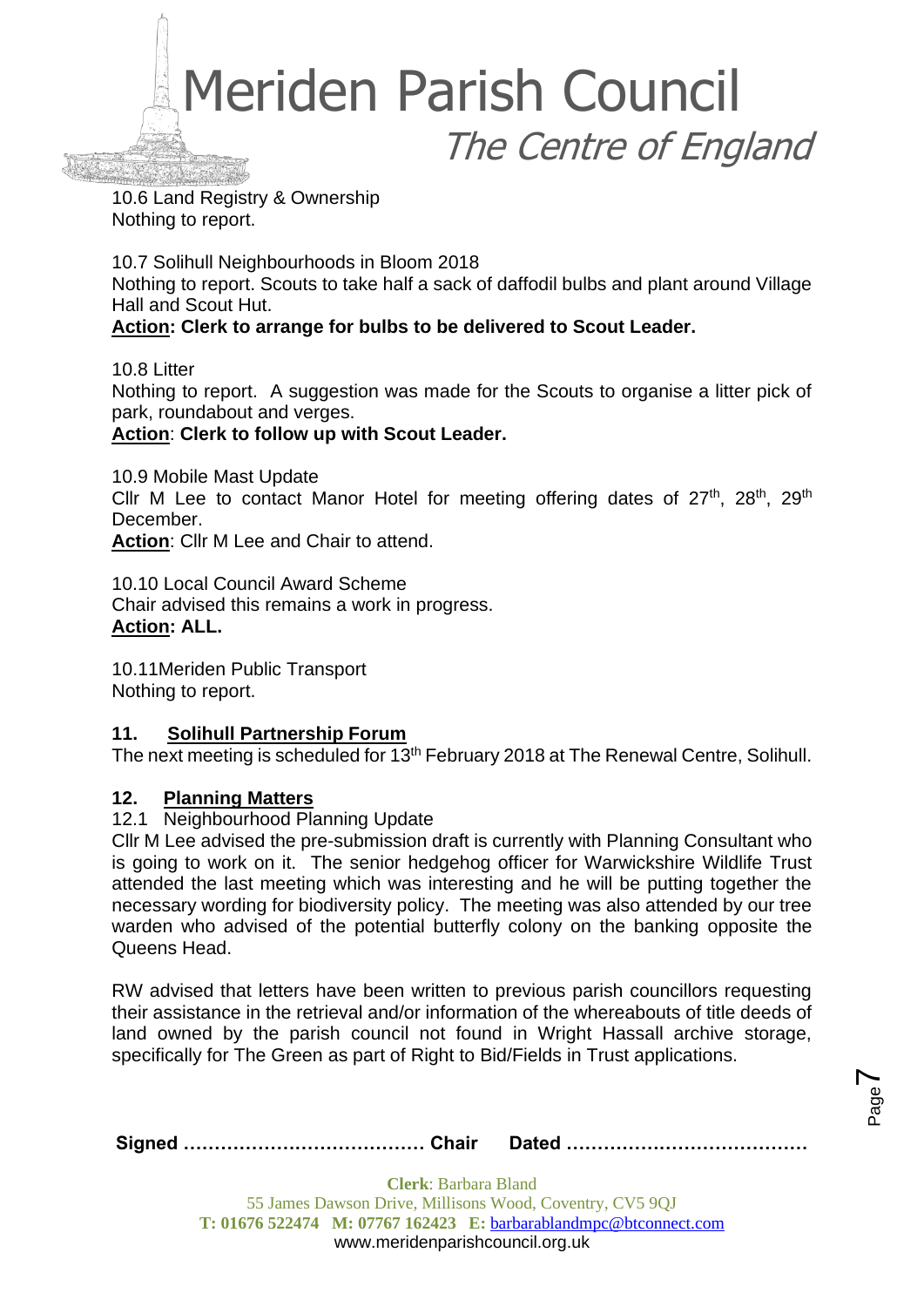

ML stated that there is a need to complete a Housing Needs Survey which has put back the working timelines of Neighbourhood Plan completion. RW advised that she had written to SMBC's Mark Collyer requesting assistance.

The next meeting will be Wednesday 17<sup>th</sup> January 2018.

### **Action: Housing Needs Survey to be undertaken; SMBC to provide assistance; Local Green Spaces Assessment to be undertaken. ML and Neighbourhood Planning Group.**

12.1(i) Locality Funding Bid

Cllr M Lee advised that due to the need to carry out a housing needs survey a further application to fund this work will be made to Locality.

**Action: Cllr M Lee and Neighbourhood planning group.**

12.1(ii) [NALC consultation response on Planning for the](https://www.walc.org.uk/component/edocman/nalc-consultation-response-on-planning-for-the-right-homes-in-the-right-places/download) right homes in the right [places](https://www.walc.org.uk/component/edocman/nalc-consultation-response-on-planning-for-the-right-homes-in-the-right-places/download)

12.1(iii[\)NALC consultation response on Broadband Universal Service Obligation](https://www.walc.org.uk/component/edocman/nalc-consultation-response-on-broadband-universal-service-obligation/download)  RW urged Members to complete these surveys so NALC is getting the right information and can influence the decision making process at National level. **Action: ALL**

12.2 Neighbourhood Community/Ward Action Plan

Chair reported that a meeting with Sangeeta Leahy, Head of Wellbeing, Kath Hemmings and Bruce Brant, was held with herself and the clerk outlining key priorities for 2018-19 ad follows:-

- Library
- Pool
- Highways and HS2 funding for traffic improvements
- Dust monitoring
- Ward Action Planning 2018-19 budget application for funding

• Woodland View and general mental health issues affecting the Community.

**Action: RW and clerk to meet with Head of Health & Wellbeing and Public Health regarding air quality.**

12.3 Solihull Local Plan Review Nothing to report.

- 12.4 Planning Application Status Updates
	- M42 Junction 6 respond as parish council with a co-ordinated response. Use wording from submission to SLPR (2016 response). Write to Hampton to see how Meriden can support them with their response.

### **Action: Clerk to contact Hampton's clerk.**

**Signed ………………………………… Chair Dated …………………………………**

Page  $\infty$